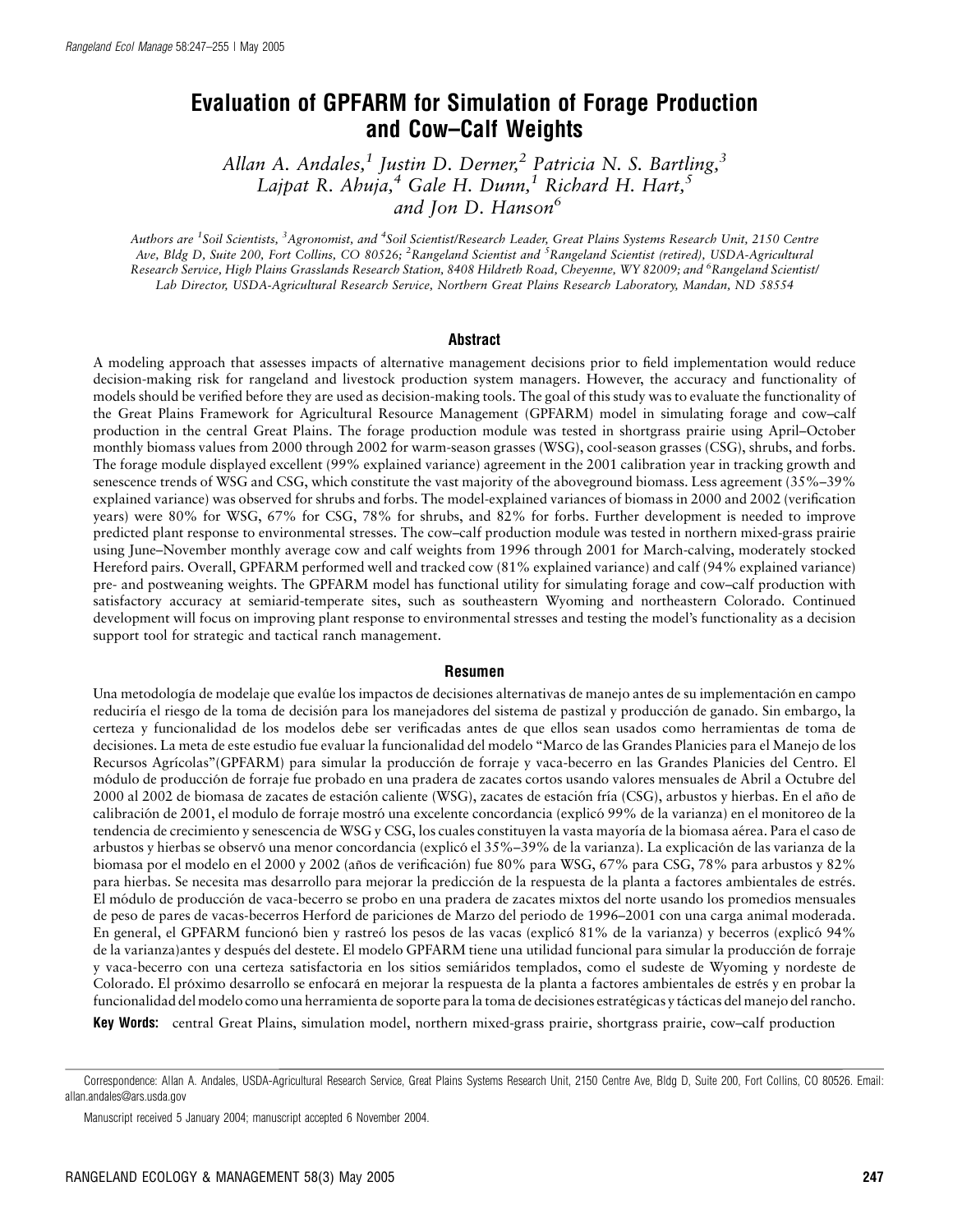## INTRODUCTION

Proper management of forage and cattle production on rangelands requires an understanding of the environmental and livestock interactions that affect productivity. Comparisons of alternative management practices for rangeland and livestock production systems are difficult to perform because of the size and variability of the land management units and the complexity of herd dynamics. A modeling approach for evaluating rangeland and livestock systems allows managers to assess the impacts of alternative management practices prior to actual field implementation, thereby reducing risks in decision-making. Previous models such as SMART (Hart 1989), SPUR (Wight and Skiles 1987), and SPUR2 (Hanson et al. 1992) have been developed for this very purpose.

The US Department of Agriculture-Agricultural Research Service (USDA-ARS) Great Plains Systems Research Unit, in a collaborative effort with Colorado State University, developed the Great Plains Framework for Agricultural Resource Management (GPFARM) decision support system (Ascough et al. 2002; Shaffer et al. 2000). The general purpose of GPFARM is to serve as a whole farm/ranch decision support system in strategic planning across the Great Plains, for production, economic, and environmental-impact analysis and site-specific database generation, from which alternative agricultural management systems can be tested and compared. Limited testing of the crop production modules has been done (Andales et al. 2003; McMaster et al. 2002, 2003) but the forage and cattle production modules have not been tested. Therefore, our goal in this study was to evaluate the functionality of GPFARM in simulating forage and cow–calf production using readily available forage and cow–calf data from the central Great Plains, which is the immediate target area for GPFARM. The specific objectives were 1) to evaluate GPFARM predictions of forage production compared to monthly observations of forage biomass taken from a shortgrass steppe site in northeastern Colorado during the 2000–2002 growing seasons and 2) to evaluate GPFARM predictions of cow and calf weights compared to monthly observations of cow–calf herds moderately stocked on northern mixed-grass prairie in southeastern Wyoming during the 1996–2001 growing seasons.

## MATERIALS AND METHODS

#### GPFARM Forage Module

The forage module of GPFARM is a simplification of the SPUR2 model (Hanson et al. 1992). Live and dead forage are simulated for 5 functional groups (warm-season grasses, cool-season grasses, forage legumes, shrubs, and unpalatable forbs) rather than for individual species. The proportion of the plant community in each functional group  $(PropPop, 0-1)$  is specified by the user and should add up to 1.0. At the start of simulation, the PropPop values are used to partition the initial total biomass among the functional groups. Biomass production for each functional group is calculated based on a potential growth rate that is adjusted by non-dimensional scalar multipliers for temperature and water stress factors:

$$
\Delta W = GrRate (Above Bio) (EVP)
$$
 [1]

where  $\Delta W$  is daily change in biomass (kg $\cdot$ ha<sup>-1</sup> $\cdot$ day<sup>-1</sup>), GrRate is potential growth rate  $(kg \cdot kg^{-1} \cdot day^{-1})$ , AboveBio

is aboveground live biomass  $(kg \cdot ha^{-1})$  and  $EVP$  is the environmental fitness factor (0-1) affecting forage production. Environmental fitness is quantified by the following equation:

$$
EVP = ETP \cdot EWP
$$
 [2]

where *ETP* is effect of temperature on production  $(0-1)$  and EWP is effect of water availability on production  $(0-1)$ . Hanson et al. (1987, 1988) discuss the empirical bases for the functions and the reader is referred to them for a detailed description. The ETP function is an empirical bell-shaped curve with minimum (*Tmin*), optimum (*Topt*), and maximum (*Tmax*) temperatures for growth determining its shape. The EWP is a threshold-response curve that is a function of the ratio of actual evapotranspiration (ET) and potential ET. The current version of GPFARM does not explicitly consider nitrogen (N) stress on rangeland. This was not considered a major limitation in the current study because the simulated systems were natural rangelands with no commercial N fertilization, and they were presumed to have stable, albeit low, plant-available N levels. Also, the effect of N stress is implicitly considered in the calibration of potential growth rate ( $GrRate$ ) of each functional group. Plant respiration (kg·ha<sup>-1</sup>·day<sup>-1</sup>) is estimated by the following:

$$
Respiration = RespRate \cdot W_s \qquad [3]
$$

where RespRate is relative respiration rate (0.04 kg $\cdot$ kg $^{-1}$  shoot biomass  $\cdot$  day<sup>-1</sup>) and  $W_s$  is current biomass stored in the shoot  $(kg \cdot ha^{-1})$ . Daily net assimilation by each functional group is the difference between  $\Delta W$  and Respiration. The upper boundary of total aboveground biomass (sum of all functional groups) is determined by the maximum forage production potential of the site ( $MaxForg$ , kg·ha<sup>-1</sup>).

Senescence is also simulated by the use of a parameterized senescence rate (SenEarly,  $kg \cdot kg^{-1} \cdot day^{-1}$ ) that takes effect after a specified day of the year (SenDay, day of year). After senescence, aboveground biomass falls to the soil surface as litter at a parameterized rate (FallRate, kg·kg<sup>-1</sup>·day<sup>-1</sup>). Root biomass is calculated by multiplying total aboveground biomass (sum of all functional groups) by the root:shoot ratio and assuming an exponential distribution in the soil profile (Weaver et al. 1935; Gill et al. 1999).

#### GPFARM Cattle Module

The cattle module of GPFARM is a simplification of the SPUR2 cattle module (Hanson et al. 1992). The GPFARM module can only simulate cow–calf operations on native rangelands. It includes default databases with parameter sets for common cattle breeds. The module components include herd size and animal production. The module simulates a herd rather than individual animals and the herd size estimate includes numbers of animals in the following classes: pregnant and nonpregnant (open) cows, replacement heifers, steer and heifer calves, and bulls. The cattle production component consists of 1) estimating average daily weight gain or loss for each cattle class, 2) estimating milk production for lactating cows, and 3) producing a calf crop for annual sale.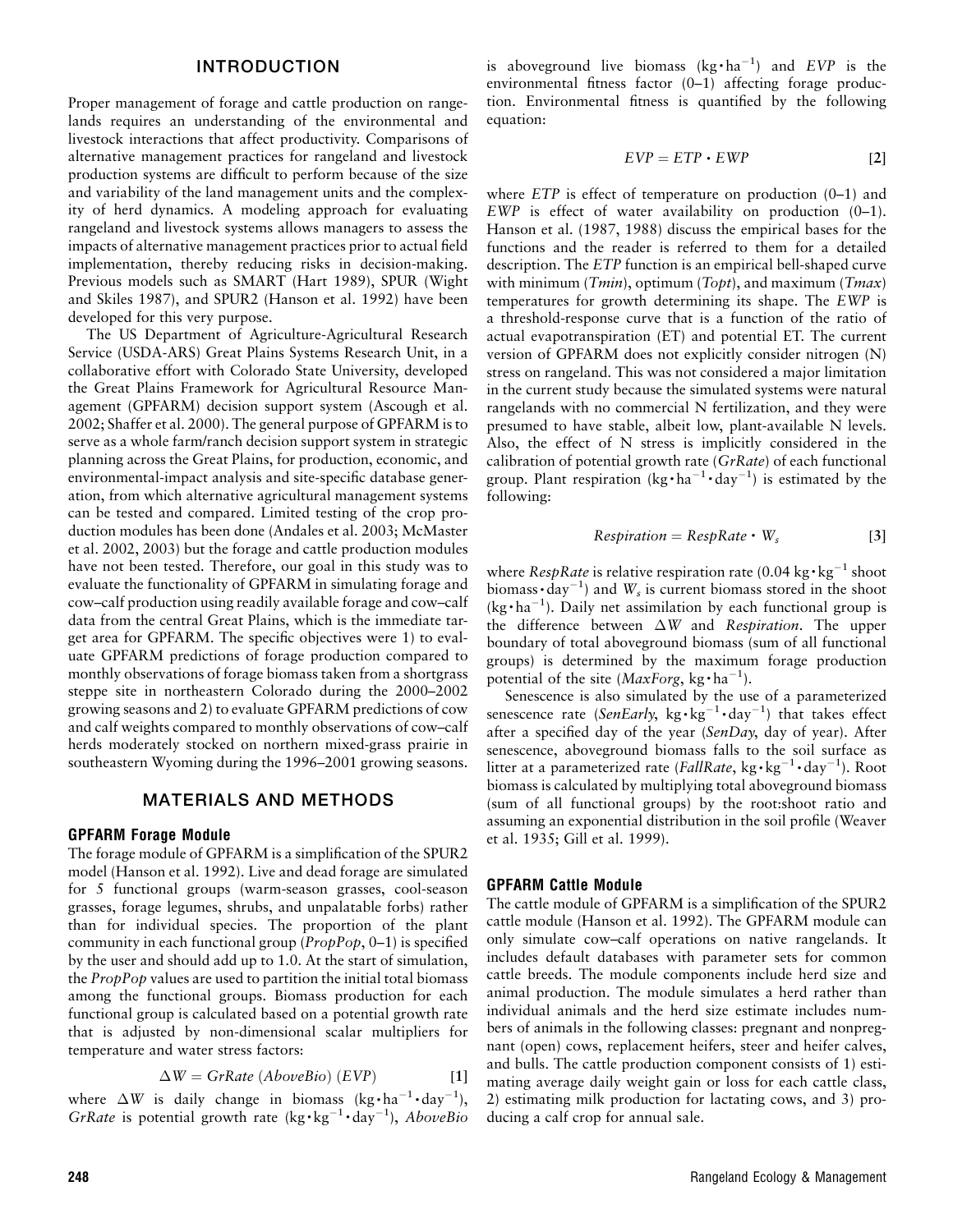The herd size component responds to user-specified stocking rate, calving date, weaning date, date of sale of calves and open cows, and heifer replacement rate. The production component calculates the demand for forage by animal class, assesses availability of forage and supplements (and milk, in the case of calves), calculates intake, and produces animal weight gain or loss from intake. Food demand and supply are expressed in terms of total digestible nutrients (TDN). Animal demand (DMD) for food by each animal class is estimated by the following:

$$
DMD = a \cdot Weight^{0.9} + gain
$$
 [4]

where *a* is an empirical constant  $(0.025-0.029)$ , *Weight* is the weight of the animal (kg) at the start of the day, and *gain* is the potential daily gain (kg) of each animal class. Potential daily gain of cows is set equal to daily milk production (MilkProd,  $kg\cdot TDN\cdot day^{-1}$ ) while that of calves is determined by the following equation:

$$
gain = \frac{WeanWt - BrtbWt}{WeanDy - BrtbDy} * Cond
$$
 [5]

where WeanWt is calf target weaning weight (kg),  $B$ rthWt is calf birth weight (kg), WeanDy is weaning day (day of year), BrthDy is calf birth day (day of year), and Cond is the cow body condition factor (0–1) that represents the effect of cow body condition on milk supply. The cow body condition is estimated as follows:

$$
Cond = \frac{Weight + 25}{MatureWt}; \quad Cond \le 1.0
$$
 [6]

where *Weight* is current weight of cow (kg) and *Mature Wt* is the weight of a mature nonstressed cow (kg). Total herd demand (TotDemand) is estimated by summing up the animal class demands:

$$
TotDemand = \frac{\sum_{i} ContAnimals_{i} * DMD_{i}}{1\ 000}
$$
 [7]

where CntAnimals<sub>i</sub> is the number of heads in animal class *i*,  $DMD_i$  is the demand for food by animal class i (kg), and 1 000 is a conversion factor to metric ton.

Animal demand is first met by grazing available forage. Cattle preference values (1.0 being the highest preference) for plant functional groups are set at 0.9 for cool-season grasses and legumes, 0.4 for warm-season grasses, 0.2 for shrubs, and 0.0 for unpalatable forbs. Relative abundance of the plant functional groups on the management unit combined with aforementioned preference values determines desirability as cattle forage. The amount of daily available forage is reduced using the proper use factor UseCrit (kg consumed  $\cdot$  kg<sup>-1</sup> total forage) specified by the user. If the available forage does not meet animal demand, supplements are consumed according to a least-cost feed ration determined by a linear program that is available in the model or according to user-specified percentages of selected supplements. Total daily dry matter intake (TotIntake, kg) for each cattle class is estimated in the following way:

$$
To tIntake = InSup + InForage + InMilk
$$
 [8]

where *InSup* is daily intake from available supplements (kg), InForage is daily intake from available forage (kg), and InMilk is daily intake (kg) from milk (only for calves that have not been weaned). It is possible that DMD is greater than Intake (e.g. available forage may be inadequate and supplements set to zero), in which case the potential daily gain is not attained. Metabolic maintenance requirement (Maint, kg·TDN) is estimated by the following empirical functions:

$$
Maint = \frac{1.0024 + 0.0052 \text{Weight} + \text{MilkProd}}{\text{Dig}}
$$
 (Lactating cow)

$$
^{[9]}
$$

$$
Maint = 0.75DMD \quad (Call)
$$
 [10]

where Weight and DMD are as previously defined, MilkProd is daily milk production of a cow (kg $\cdot$ TDN $\cdot$ day<sup>-1</sup>), and Dig is diet digestibility  $(0 - 1)$  calculated in the following way:

$$
Dig = \frac{\left(\sum_{i} InSup_{i}\right) QualSup + \left(\sum_{i} InForage_{i}\right) QualForage}{\sum_{i} InSup_{i} + \sum_{i} InForage_{i}}
$$
\n[11]

where  $InSup_i$  is intake of supplement type i (kg), InForage<sub>i</sub> is intake of forage type *j* (kg),  $Qual Sup$  is the quality of supplement (1.0 being the highest), and *QualForage* is the quality of forage. They are calculated with the following equations:

$$
QualSup = \sum_{i} (SupTDN_i * Ration_i)
$$
 [12]

$$
QualFor age = \sum_{j} (For TDN_j * RelPref_j)
$$
 [13]

where  $\text{SupTDN}_i$  is the TDN value of supplement type i (0–1), Ration<sub>i</sub> is the fraction of the ration composed of supplement  $i$  $(0-1)$ , ForTDN<sub>i</sub> is the TDN value of forage j  $(0-1)$ , and RelPref<sub>i</sub> is the relative preference for forage  $j$  (0–1). Weight gain or loss for each cattle class is determined by calculating the daily TDN requirement, which can be met by either forage or supplemental feeds or a combination of both. The average weight for each cattle class (CW) is estimated daily by the following calcuation:

$$
CW = CW_i + TotIntake - Maint \qquad [14]
$$

where  $CW_i$  is initial class weight at the start of the day (kg), TotIntake and Maint are as previously defined. The nutritional demand of calves is first supplied by milk. If milk supply is insufficient, the model then simulates forage consumption and, lastly, supplement consumption if that is available and grazing is still insufficient.

#### Simulation of Forage Production

The forage production module was tested in the shortgrass prairie ecosystem at the USDA-ARS Central Plains Experimental Range near Nunn, Colorado (lat 40°49'N, long 107°46'W). Mean annual precipitation is 321 mm, and mean annual temperature is 8.6°C (Lauenroth and Sala 1992). The dominant soil at the site is Olney fine sandy loam and the profile characteristics were taken from the GPFARM soil database (derived from merged Natural Resource Conservation Service Soils-5 and Soils-6 databases). As much as possible, the goal was to test the forage module independent of the cattle module.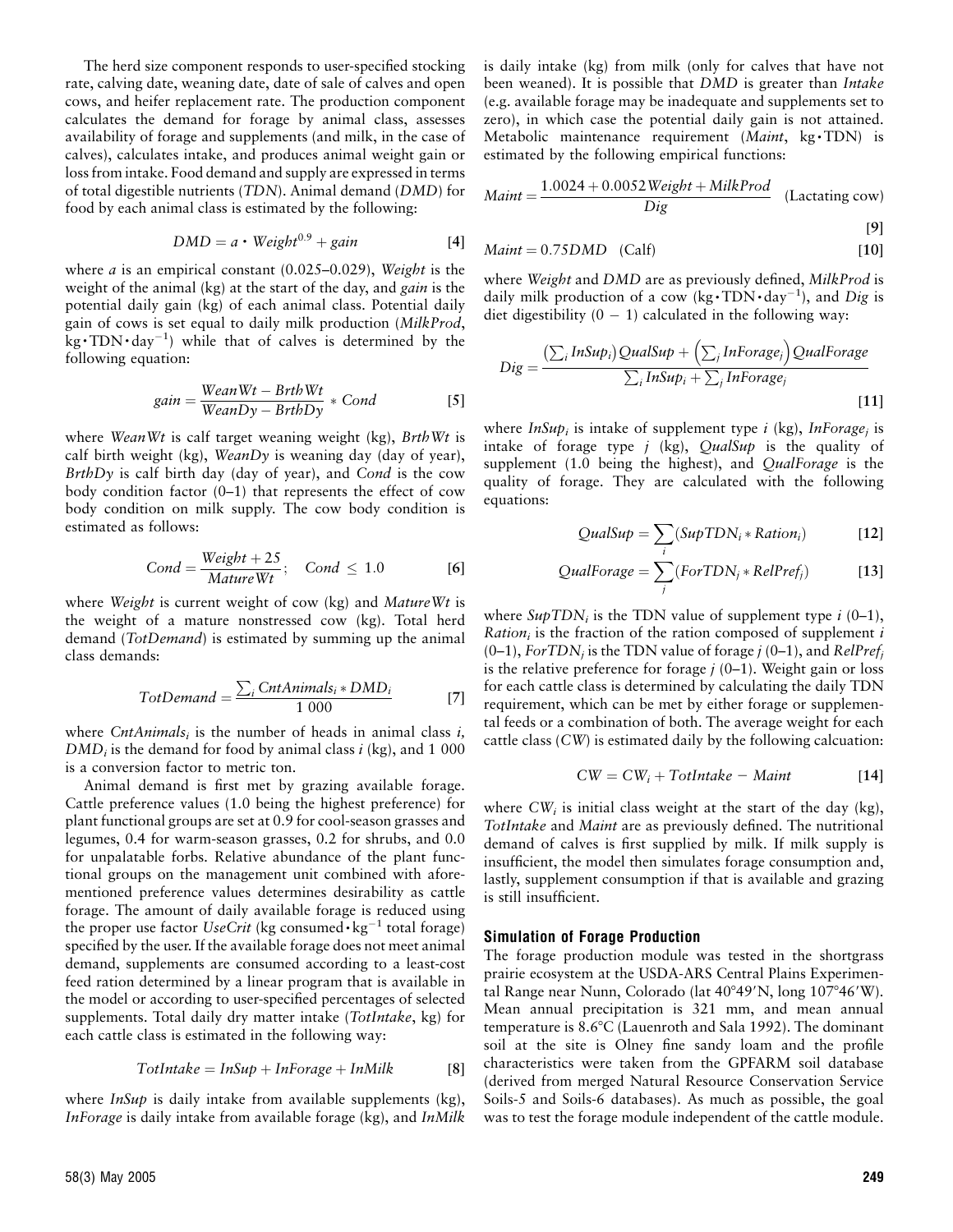|  |  |  |  |  |  |  |  | Table 1. Critical forage parameters used in GPFARM simulations. |
|--|--|--|--|--|--|--|--|-----------------------------------------------------------------|
|--|--|--|--|--|--|--|--|-----------------------------------------------------------------|

|                                                          |                                                                 |               | <b>Functional Group</b> |       |       |
|----------------------------------------------------------|-----------------------------------------------------------------|---------------|-------------------------|-------|-------|
|                                                          |                                                                 | Warm-         | Cool-                   |       |       |
|                                                          |                                                                 | Season Season |                         |       |       |
| Parameter                                                | Definition                                                      |               | Grasses Grasses Shrubs  |       | Forbs |
| GrRate<br>$(kg \cdot kg^{-1} \cdot day^{-1})$            | Relative growth<br>rate of shoot                                | 0.90          | 0.26                    | 0.17  | 0.20  |
| Tmax $(^{\circ}C)$                                       | Maximum temperature<br>for growth                               | 45            | 36                      | 36    | 35    |
| Topt $(^{\circ}C)$                                       | Optimum temperature<br>for growth                               | 37            | 22                      | 21    | 23    |
| Tmin $(^{\circ}C)$                                       | Minimum temperature<br>for growth                               | 9             | 3                       | 4     | 3     |
| SenDay (DOY)                                             | Day senescence begins 195                                       |               | 190                     | 160   | 175   |
| SenEarly<br>$(kg \cdot kg^{-1} \cdot day^{-1})$          | Rate of tissue dying in<br>the growing season                   | 0.014         | 0.013                   | 0.001 | 0.001 |
| FallRate<br>(kg $\cdot$ kg $^{-1}$ $\cdot$ day $^{-1}$ ) | Rate that standing dead<br>biomass falls and<br>becomes residue | 0.010         | 0.010                   | 0.001 | 0.010 |

Therefore, we selected a forage data set taken from an area ungrazed during 2 out of the 3 years of available record. Green aboveground biomass was sampled from a 3.9-hectare (60 m  $\times$  650 m) area consisting of 15 plots, each measuring  $20 \text{ m} \times 130 \text{ m}$ , arranged in 5 columns and 3 rows (VanAmburg 2003). Samples were taken approximately every 30–40 days from mid-April to mid-October during 2000–2002, resulting in 6 to 7 sample dates per year. At each sampling date, biomass samples were taken from 9 quadrats, each  $1 \times 1$  m and randomly located in plots, in 3 columns randomly selected within each row. The samples were sorted into 5 functional groups. The 9 biomass samples for each functional group were averaged for comparison with GPFARM simulated values at each sampling date.

From 2000 to 2002, air temperature  $(°C)$ , photosynthetically active radiation (PAR,  $\mu$ mol·s<sup>-1</sup>·m<sup>-2</sup>), precipitation (mm), relative humidity (%), and wind speed  $(m \cdot s^{-1})$  were recorded on site at 20-minute intervals (D. Smith, personal communication, 2003). Because GPFARM requires only daily weather data, daily maximum and minimum air temperatures were extracted from the 20-minute data; daily solar radiation  $\approx$  PAR/0.47; assuming that PAR is 47% of incident solar radiation) and precipitation were calculated by summing over a 24-hour period; average daily relative humidity and wind speed were calculated by averaging over a 24-hour period. The 24-hour period was from midnight-to-midnight. Daily precipitation is used in GPFARM to calculate infiltration and soil water redistribution by the method described by Andales et al. (2003). Daily solar radiation, relative humidity, and wind speed are used to estimate potential ET by the extended Shuttleworth–Wallace method (Farahani and Ahuja 1996).

Any plant growth model is best calibrated under nonstress or minimum-stress conditions because input plant parameters usually characterize potential or maximum growth. Thus data from 2001 were used to calibrate the GPFARM forage parameters as the site was ungrazed and the precipitation was more favorable (April–September: 297 mm) than in either 2000

Table 2. Year- and site-specific forage parameters for GPFARM simulations in shortgrass prairie at the Central Plains Experimental Range, Nunn, Colorado.

| Year-Specific                     |                                                         |                                                | Year |      |  |  |
|-----------------------------------|---------------------------------------------------------|------------------------------------------------|------|------|--|--|
| Parameters                        | Definition                                              | 2000                                           | 2001 | 2002 |  |  |
| MaxForg<br>$(kq \cdot ha^{-1})$   | Maximum forage production                               | 1200                                           | 1500 | 424  |  |  |
| <b>PropPopWSG</b><br>(proportion) | Proportion of forage composed<br>by warm-season grasses | 0.53                                           | 0.64 | 0.59 |  |  |
| PropPopCSG<br>(proportion)        | Proportion of forage composed<br>by cool-season grasses | 0.15                                           | 0.23 | 0.12 |  |  |
| PropPopShb<br>(proportion)        | Proportion of forage composed<br>by shrubs              | 0.11                                           | 0.06 | 0.01 |  |  |
| PropPopFb<br>(proportion)         | Proportion of forage composed<br>by unpalatable forbs   | 0.21                                           | 0.07 | 0.28 |  |  |
| Site-Specific Parameters          |                                                         | Definition                                     |      |      |  |  |
| MxCover (proportion)              |                                                         | Maximum ground cover                           |      |      |  |  |
| MxLAI $(m^2 \cdot m^{-2})$        |                                                         | Maximum leaf-area index                        |      |      |  |  |
| UseCrit (proportion)              |                                                         | Proper use factor, maximum<br>forage depletion |      |      |  |  |

(249 mm) or 2002 (183 mm). The parameters were adjusted to get the best fit of the biomass curves for each functional group (Tables 1 and 2). The magnitude and timing of peak growth were most sensitive to GRate and Topt. Monson et al. (1983, 1986) provided ranges of Topt for warm-season and coolseason grasses that typically dominate the study site. The SenDay and SenEarly parameters had the greatest influence on biomass decline and were adjusted to obtain the best fit for the declining phase of the curves. Forage legumes were nominally present and were disregarded in the simulations. Data from 2000 and 2002 were used for model verification. The site was ungrazed in 2002 but was moderately grazed in 2000 (5.6 ha  $\cdot$  heifer<sup>-1</sup>). The 28.1-ha pasture area and 5 heifers were input into the model for that year.

The 3 years of forage production were simulated separately in GPFARM (i.e. simulation was not continuous over the 3 years). The biomass readings taken on the April sampling date of each year were used as initial values at the start of each simulation. Predicted forage biomass on each subsequent sampling date (5–6 per year) was compared to observed data for each functional group.

# Simulation of Cow–Calf Production

The cattle module, while limited to cow–calf operations, provides various management options (e.g. stocking rate, rotational grazing, and birth, wean, and sale dates) that can then be compared in terms of calf production, forage production, and supplement costs. However, we found it difficult to find readily available experimental data that included detailed measurements of both cow–calf weight gains and within-season forage production of the grazed area with these various management options tested.

Experimental data from the Sustainable Rangeland-Based Beef Cattle Production Systems project conducted from 1996 to 2001 at the USDA-ARS High Plains Grasslands Research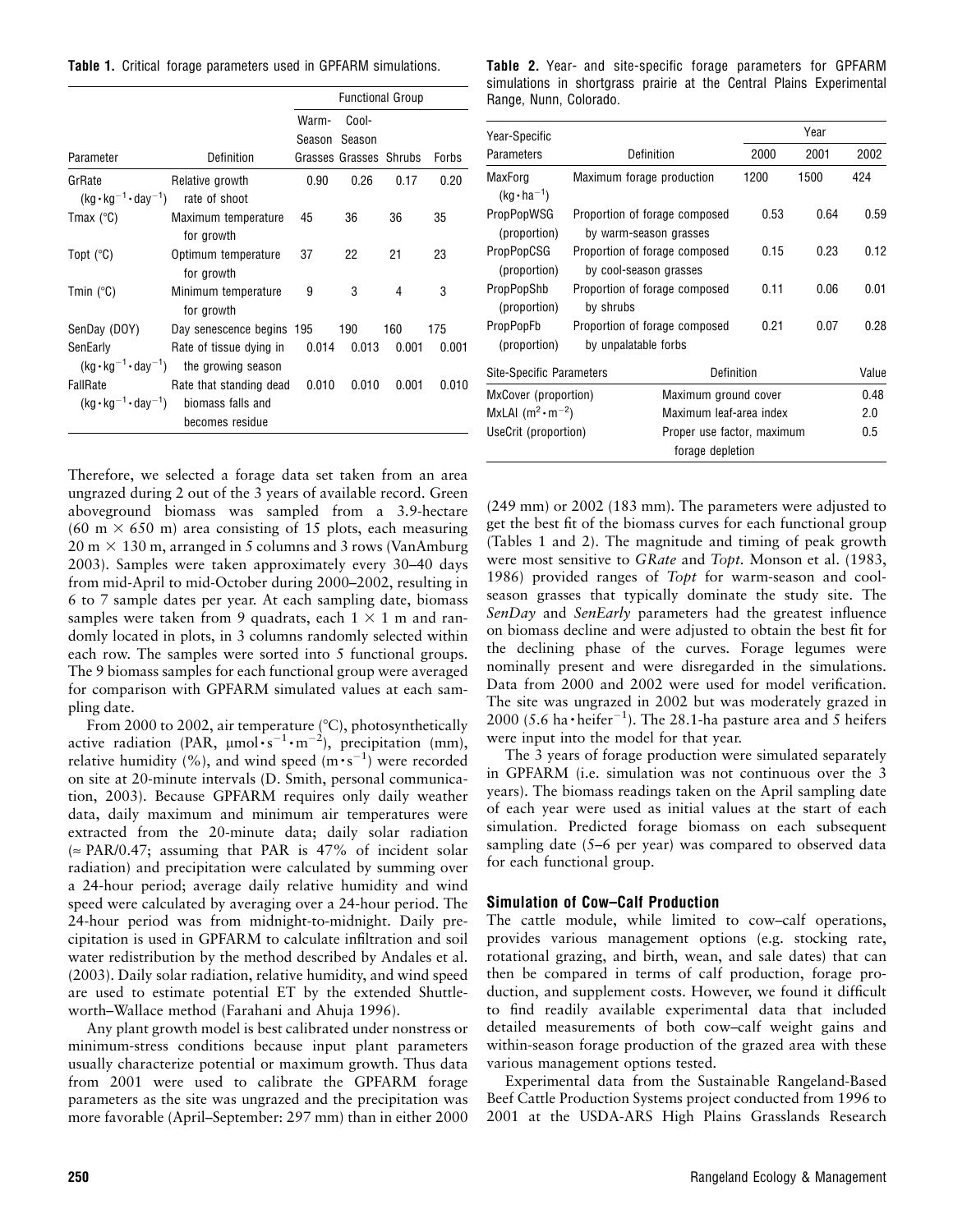Station in Cheyenne, Wyoming (lat  $41^{\circ}11'$ N, long  $104^{\circ}53'$ W) were used to test monthly cow and calf weight simulations. This data set was characterized as March-calving–moderate-stocking management and represents the most common practice in the region. The climate at the site is semiarid with an average annual precipitation of 384 mm. Precipitation is lowest in December, increasing to a maximum in late May and early June; it remains moderate until fall, when it decreases again to a December minimum (Stevenson et al. 1984). Daily climate data were taken from the GPFARM historical climate database (extracted from National Climate Data Center databases) for Cheyenne, Wyoming. Soil profile characteristics of Ascalon loam, which is the dominant soil at the site, were obtained from the High Plains Grasslands Research Station Detailed Soil Survey (Stevenson et al. 1984) for input to GPFARM. Hereford cow–calf pairs (10–17, varying by year) were stocked on native northern mixed-grass prairie from June to November at 5.2 to 8.8 ha  $\cdot$  pair<sup>-1</sup> (varying by year) without supplement. The pasture area was 88 ha. Available forage consisted of warm-season grasses, cool-season grasses, and forbs. Cow and calf weights were recorded monthly, thus giving 6 to 7 readings for each year.

The model was run each year beginning on the average birth date of calves (BrthDy, Table 3). Average breed-specific and year-specific model parameters were calculated from the 1996– 2001 data set (Table 3). The number of pregnant cows (PregCows, Table 3) was specified and the model simulated calving on the first day of simulation. The cows were fed 9 kg•head $^{-1}$ •day $^{-1}$  of mature alfalfa hay and supplemented with 0.7 kg $\cdot$ head<sup>-1</sup> $\cdot$ day<sup>-1</sup> of cottonseed cake feed supplements from the first simulation day to the start of grazing native forage. In the model, these were input at the given rates with  $0.50 \text{ kg}\cdot\text{TDN} \cdot \text{kg}^{-1}$  and  $0.90 \text{ kg}\cdot\text{TDN} \cdot \text{kg}^{-1}$  feed values for alfalfa hay and cottonseed, respectively. The above ration was characterized as 93% alfalfa hay and 7% cottonseed by weight. It is important to note that the cattle module was designed with the goal of achieving a user-specified target weaning weight for calves; thus, by default GPFARM automatically provides supplements if available when forage supply is inadequate. However, it is possible to simulate animal weight gains based on grazing alone by setting available supplements to zero during the grazing period. In this case, the target weaning weight may not be achieved and animal weight losses may occur in the simulation.

Observed monthly forage biomass measurements were lacking, but an estimate of peak standing crop of herbage was available each year. The highest value was 2 027  $\text{kg} \cdot \text{ha}^{-1}$ , recorded in 2001 and used as the maximum forage production parameter (MaxForg in Table 2) in the simulations. The plant community composition was taken from a climax description (Stevenson et al. 1984) of the site as follows (See Table 2 for definitions):  $PropPopWSG = 0.30$ ,  $PropPopCSG = 0.55$ ,  $PropPopFb = 0.15$ . Forage legumes and shrubs were rare. Except for the above-mentioned parameters, all other forage parameters were the same as the calibrated values from the previous section (See Tables 1 and 2). The parameters GrazStart and GrazEnd (Table 3) indicate the actual dates the herd was put on and taken off the rangeland site. During the period GrazStart to GrazEnd, the cattle grazed only on available forage and were not given supplements.

Table 3. Hereford breed- and year-specific cattle parameters for the GPFARM simulations at the USDA-ARS High Plains Grasslands Research Station, Cheyenne, Wyoming.

| <b>Breed-Specific</b>           |                                  |                                 |      |      |      |      |       |
|---------------------------------|----------------------------------|---------------------------------|------|------|------|------|-------|
| Parameter                       |                                  | Definition                      |      |      |      |      | Value |
| MatureWt (kg)                   |                                  | Average (avg.) weight of mature |      |      |      |      | 471   |
|                                 |                                  | pregnant cow                    |      |      |      |      |       |
| BrthWt (kg)                     | Avg. birth weight of calves      |                                 |      |      | 42   |      |       |
| MilkProd                        | Mean milk production of each cow |                                 |      |      |      |      | 1.4   |
| $(kg \cdot TDN \cdot day^{-1})$ |                                  |                                 |      |      |      |      |       |
| Year-Specific                   |                                  |                                 |      |      | Year |      |       |
| Parameter                       | Definition                       | 1996                            | 1997 | 1998 | 1999 | 2000 | 2001  |
| BrthDy (DOY)                    | Avg. day of<br>year of birth     | 72                              | 70   | 76   | 80   | 80   | 62    |
| WeanDy (DOY)                    | Avg. day of<br>year of weaning   | 256                             | 244  | 242  | 246  | 246  | 231   |
| WeanWt (kg)                     | Calf weaning<br>weight goal      | 213                             | 216  | 211  | 203  | 191  | 213   |
| PregCows (no.)                  | No. of pregnant<br><b>COWS</b>   | 17                              | 14   | 14   | 16   | 10   | 14    |
| GrazStart (DOY)                 | Day of year grazing<br>starts    | 156                             | 153  | 173  | 168  | 165  | 163   |
| GrazEnd (DOY)                   | Day of year grazing<br>ends      | 322                             | 314  | 316  | 314  | 314  | 306   |

The model was run each year (1996–2001) to simulate cow and calf weights. Because GPFARM simulates average cow and calf weights for a herd and does not track individual animal weights, observed individual cow and calf weights were averaged and compared to the GPFARM simulated average weights.

## Model Evaluation

Time series and one-to-one  $(1:1)$  plots between predicted  $(p)$ and observed (o) values as well as difference statistics were used in the evaluation of forage and cattle weight simulations. The mean and standard deviation of the model-predicted variable  $(\overline{p}, s_p)$  and the observed variable ( $\overline{o}, s_o$ ) were calculated as well. The following difference statistics were calculated: mean bias error (MBE), root mean square error (RMSE), and index of agreement (d). Mean bias error shows the magnitude of the average over- or under-prediction of the model and is expressed as:

$$
MBE = \frac{\sum_{i=1}^{n} (p_i - o_i)}{n}
$$
 [15]

where  $p_i$  is the  $i^{th}$  predicted value,  $o_i$  is the  $i^{th}$  observed value, and  $n$  is the number of data pairs.

The RMSE, which shows the average deviation between predicted and observed values regardless of sign, was calculated by using the following equation:

RMSE = 
$$
\sqrt{\frac{\sum_{i=1}^{n} (p_i - o_i)^2}{n}}
$$
. [16]

The index of agreement, d, which gives the proportion of the observed variance that is explained by the model, was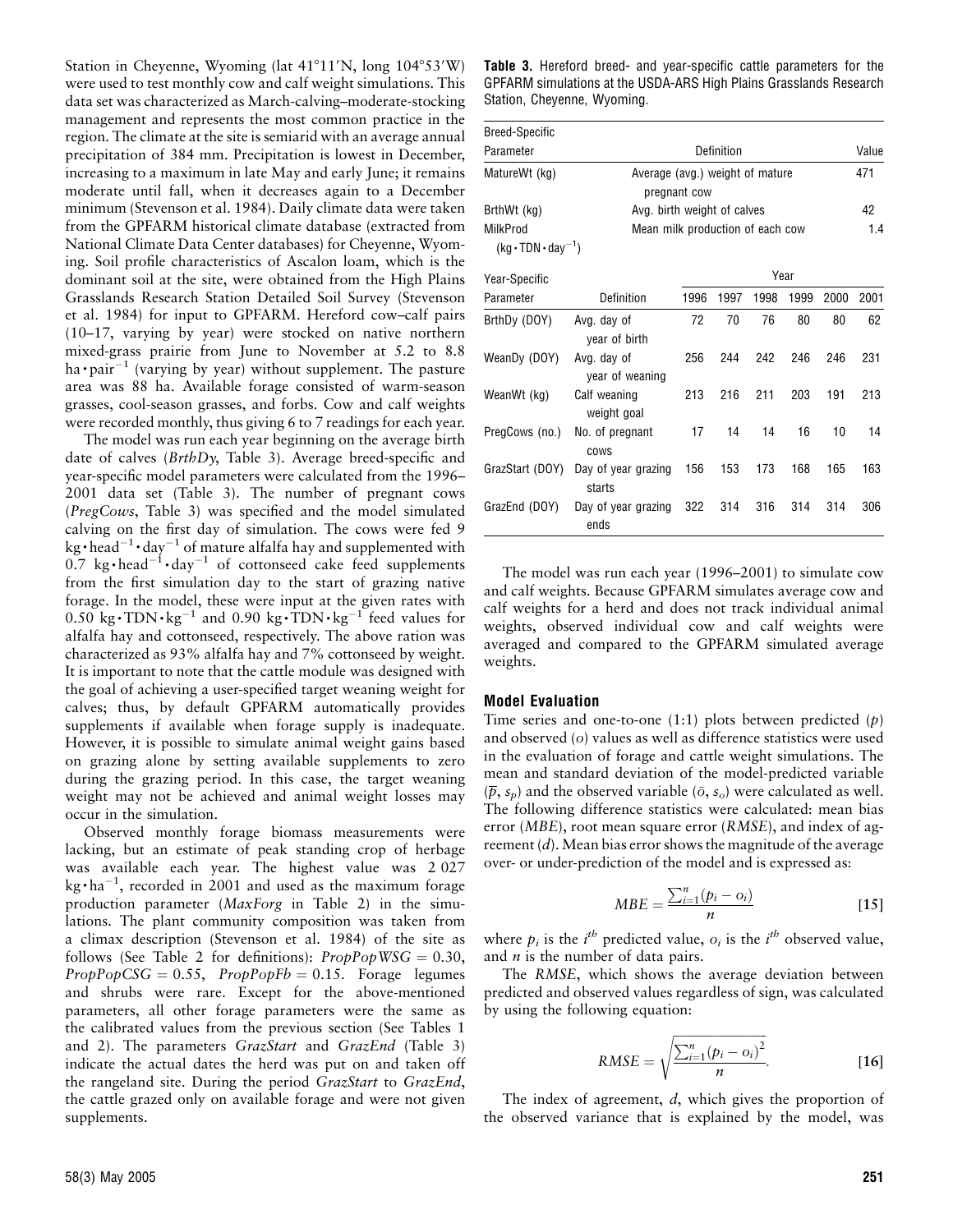Table 4. GPFARM performance statistics in the simulation of aboveground live biomass for shortgrass prairie at the Central Plains Experimental Range, Nunn, Colorado.

|                                                 | <b>Functional Group</b> |             |                |       |
|-------------------------------------------------|-------------------------|-------------|----------------|-------|
|                                                 | Warm-season             | Cool-season |                |       |
|                                                 | grasses                 | grasses     | Shrubs         | Forbs |
| Calibration (2001)                              |                         |             |                |       |
| Observed Mean (kg $\cdot$ ha <sup>-1</sup> )    | 285                     | 109         | 45             | 44    |
| Predicted Mean (kg $\cdot$ ha <sup>-1</sup> )   | 287                     | 114         | 42             | 57    |
| MBE <sup>1</sup> (kg $\cdot$ ha <sup>-1</sup> ) | $\overline{2}$          | 5           | $-3$           | 13    |
| RMSE $(kg \cdot ha^{-1})$                       | 32                      | 17          | 20             | 36    |
| $s_o$ (kg $\cdot$ ha <sup>-1</sup> )            | 186                     | 98          | 22             | 38    |
| $s_p$ (kg $\cdot$ ha <sup>-1</sup> )            | 170                     | 83          | $\overline{7}$ | 12    |
| $d(0-1)$                                        | 0.99                    | 0.99        | 0.39           | 0.35  |
| <b>Observations</b>                             | 5                       | 5           | 5              | 5     |
| Verification (2000 and 2002)                    |                         |             |                |       |
| Observed Mean (kg $\cdot$ ha <sup>-1</sup> )    | 141                     | 42          | 15             | 94    |
| Predicted Mean (kg $\cdot$ ha <sup>-1</sup> )   | 113                     | 32          | 26             | 89    |
| MBE $(kg \cdot ha^{-1})$                        | $-27$                   | $-9$        | 11             | $-5$  |
| RMSE $(kg \cdot ha^{-1})$                       | 76                      | 33          | 20             | 37    |
| $s_o$ (kg $\cdot$ ha <sup>-1</sup> )            | 92                      | 23          | 19             | 56    |
| $s_p$ (kg $\cdot$ ha <sup>-1</sup> )            | 87                      | 40          | 26             | 41    |
| $d(0-1)$                                        | 0.80                    | 0.67        | 0.78           | 0.82  |
| <b>Observations</b>                             | 11                      | 11          | 11             | 11    |

<sup>1</sup>MBE indicates mean bias error; RMSE, root mean square error;  $s_o$ , standard deviation of observed values;  $s_p$ , standard deviation of predicted values;  $d$ , index of agreement.

calculated as proposed by Willmott (1981) and Willmott and Wicks (1980):

$$
d = 1 - \left[ \frac{\sum_{i=1}^{n} (p_i - o_i)^2}{\sum_{i=1}^{n} (p_i / q_i / o_i / )^2} \right], \quad 0 \le d \le 1
$$
 [17]

where  $p_i$ ,  $o_i$ , and *n* are as previously defined,  $p'_i = p_i - \bar{o}$ , and  $o_i' = o_i - \bar{o}$  where  $\bar{o}$  is the observed mean and the enclosing slashes (/ /) indicate absolute values. Zero and 1 bound the  $d$  statistic, where 1 indicates complete agreement between  $p$ and o. In the evaluation of model accuracy, the 1:1 line corresponds to perfect agreement between  $\sigma$  and  $\dot{p}$  when  $\dot{p}$  is plotted against o. While the coefficient of determination  $(r^2)$ , which is commonly used to report model accuracy, is a measure of the tightness of the linear relationship between  $o$  and  $p$ relative to the regression line,  $d$  is a measure of the tightness of the linear relationship relative to the 1:1 line. The  $r^2$  can be a misleading measure of accuracy (Willmott 1982), as the regression line can deviate considerably from the 1:1 line; therefore d was used in lieu of  $r^2$  in this study.

## RESULTS AND DISCUSSION

# Forage

The mean bias errors (MBE) for aboveground green biomass were 2 kg $\cdot$ ha<sup>-1</sup> for warm-season grasses and 5 kg $\cdot$ ha<sup>-1</sup> for cool-season grasses in the calibration year of 2001 (Table 4), and indicated a slight tendency of the model to overpredict biomass. Simulated warm- and cool-season grass biomass



Figure 1. Observed and simulated plant functional group aboveground biomass ( $kg \cdot ha^{-1}$ ) in 2001 (calibration year) and 2000 and 2002 (verification years) in shortgrass prairie at the USDA-ARS Central Plains Experimental Range, Nunn, Colorado.

agreed well with observations in the 2001 calibration year (Fig. 1) as indicated by the very high d values (0.99 for both). The simulated biomass of shrubs and forbs in the calibration did not agree well with observed values as indicated by the relatively low  $d$  values (0.35–0.39). However, the predicted season mean of shrubs was close to the observed and showed little bias. The model tended to overpredict biomass of forbs  $(MBE = 13 \text{ kg} \cdot \text{ha}^{-1})$ . Overall, the model predictions showed less variability than observed  $(s_p < s_o)$  for all functional groups in the calibration year. Among the 5 functional groups simulated in GPFARM, the warm- and cool-season grasses constitute the majority of cattle diets. The model was able to predict the biomass of warm- and cool-season grasses with a high degree of accuracy ( $d = 0.99$ ) when properly calibrated.

For the verification years (2000 and 2002), the model tended to underpredict biomass of warm-season grasses, cool-season grasses, and forbs (i.e. negative MBE) and overpredict shrub biomass. Explained variance by the model was greater than 65% ( $d > 0.65$ ) for all functional groups (Table 4). The RMSE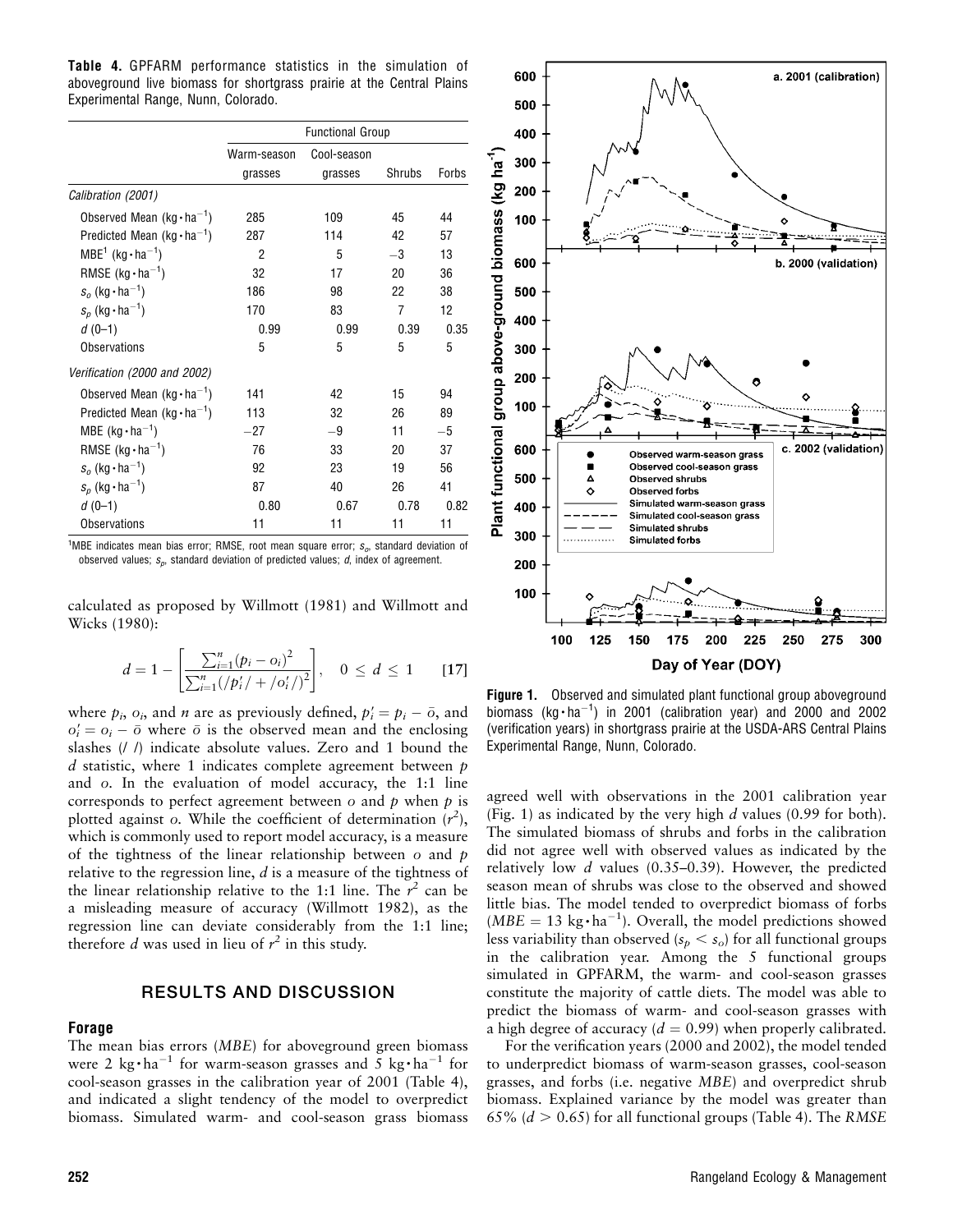

Figure 2. Predicted against the observed values of plant functional group aboveground biomass (kg $\cdot$  ha $^{-1}$ ) from 2000 to 2002 in shortgrass prairie at the USDA-ARS Central Plains Experimental Range, Nunn, Colorado.

was highest for warm-season grasses because the model missed a second peak late in the season on day 258 in 2000 (Fig. 1b). Forage production in 2002 (Fig. 1c) was about half of that in 2000 (Fig. 1b) because of much drier conditions in 2002 (April– September precipitation was 249 mm in 2000 and 183 mm in 2002).

Over the 3 years of simulation the  $p$  versus o data pairs were generally clustered around the 1:1 line (Fig. 2) except for the observed late-season peak (day 258, Fig. 1b) of warm-season grasses in 2000 ( $o = 252$  kg·ha<sup>-1</sup>) that was grossly underpredicted by the model ( $p = 56 \text{ kg} \cdot \text{ha}^{-1}$ ). A closer look at day 258 in the year 2000 shows observed cool-season grasses and forbs also greater than predicted, but to a lesser degree than the warm-season grasses (Fig. 1b). In the 30-day period prior to day 258, 62 mm of rainfall had occurred and apparently induced a second peak in forage growth late in the season. However, the forage growth model did not show a positive response to these late-season rainfall events. In order to improve the model's accuracy under these conditions, further testing of the water stress response is needed using a more complete data set that includes soil water content along with biomass observations.

One's perception of model accuracy is highly dependent on scale. Experimental plot data, such as that used in this study, are subject to a high degree of plot-to-plot spatial variability caused by soil variability and heterogeneity of plant communities that are typical of natural rangelands. For example, the coefficient of variation of observed aboveground biomass (9 plot samples for each observation date) in the 2001 calibration year ranged from 16% to 104% for warm-season grasses, 60% to 137% for cool-season grasses, 130% to 282% for shrubs, and 91% to 193% for unpalatable forbs. On the other hand, GPFARM was developed to operate at the field scale, and both inputs (e.g., soil physical properties) and outputs (e.g., forage production) of the model represent conditions averaged over an entire pasture or management unit. This may partly explain the



Figure 3. Observed and simulated mean cow and calf weights (kg) for the March calving–moderate stocking treatment in northern mixed-grass prairie at the USDA-ARS High Plains Grasslands Research Station, Cheyenne, Wyoming (1996–2001).

apparent inadequacy of the model in simulating some of the observed variability in forage production.

It was found that the biomass simulations were highly sensitive to the following inputs: initial biomass, proportion (PropPop) of each functional group in the plant community, relative growth rate (GrRate), optimum temperature for growth (Topt), and range site maximum forage production (MaxForg). Therefore, users must provide good estimates of those parameters to obtain good simulations of forage biomass.

#### Cow–Calf

Overall, the model predicted the yearly trends in cow and calf weights with good accuracy (Figs. 3 and 4). The model was slightly biased to overpredict cow weights  $(MBE = 18$  kg, Table 5) and underpredict calf weights ( $MBE = -16$  kg). Over the 6 years of simulation, the model explained 81% of the variance in cow weights ( $d = 0.81$ ) and 94% of the variance in calf weights ( $d = 0.94$ ). The model predicted the same variability as observed in cow weights  $(s_p = s_o)$  but greater variability in calf weights than was observed  $(s_p > s_o)$ .

The RMSE of cow weights (28 kg) was about 40% higher than that for calves (20 kg) mainly because of the overpredictions for cows in 1996 (Fig. 3a), underpredictions early in 1998 (Fig. 3c), and the larger magnitudes of the weights. The cows in 1996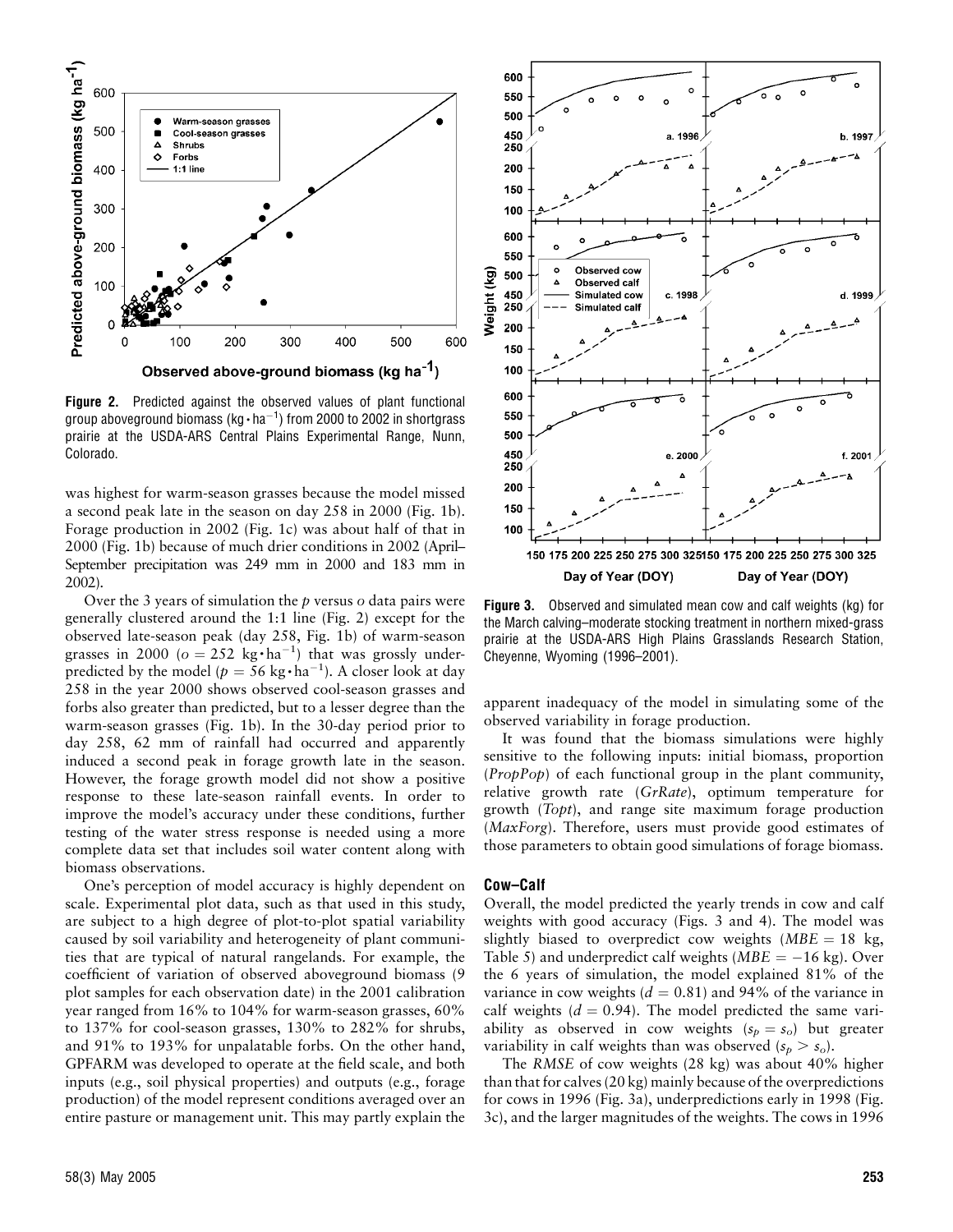

Figure 4. Predicted against the observed values of mean cow and calf weights (kg) for the March calving–moderate stocking treatment in northern mixed-grass prairie at the USDA-ARS High Plains Grasslands Research Station, Cheyenne, Wyoming (1996–2001).

were relatively lighter compared to the other study years. Because the model used the same initial cow weight and the same calf birth weight every year (only birth day and available forage varied from year to year), the model would tend to underpredict weights if the initial observed weights were higher, or overpredict if the initial observed weights were lower.

The model performed well in tracking average cow and calf weights in this study because it was parameterized with the observed average cow weight (6-year average) and yearly average weaning weight, which is used as the target weaning weight in the model. Thus, the model was run with prior knowledge of observed weight-gain curves. In an actual ranch situation where GPFARM is used to predict weights, the user will not have foreknowledge of the weight-gain curves and will parameterize the model based solely on historical information. A user of GPFARM may even use the default values for their particular breed if no historical information is available. Model accuracy is expected to be lower in these situations. The animal simulations in this study do not constitute a validation but rather verify that the mathematical algorithms are adequate for simulation of average cow and calf weights in response to supplement and forage availability.

Calf weight trends were predicted well even after weaning (see inflection points on the calf weight curves, Fig. 3) and indicate that calf forage consumption was properly simulated. Overall, the GPFARM cow–calf module gave satisfactory simulations of animal weights and demonstrated adequate functionality in modeling response of animal weights to forage availability.

# MANAGEMENT IMPLICATIONS

The forage module in GPFARM tracked functional group growth and senescence trends in general with 1 year used to calibrate growth rate and senescence parameters for the shortgrass prairie. It was demonstrated that the simple temperature- and water-driven forage model could accurately predict

|                                      | Cow  | Calf  |
|--------------------------------------|------|-------|
| Observed Mean (kg)                   | 559  | 183   |
| Simulated Mean (kg)                  | 577  | 167   |
| $MBE1$ (kg)                          | 18   | $-16$ |
| RMSE (kg)                            | 28   | 20    |
| $s_o$ (kg $\cdot$ ha <sup>-1</sup> ) | 32   | 38    |
| $s_p$ (kg $\cdot$ ha <sup>-1</sup> ) | 32   | 45    |
| $d(0-1)$                             | 0.81 | 0.94  |
| <b>Observations</b>                  | 39   | 38    |

<sup>1</sup>MBE indicates mean bias error; RMSE, root mean square error;  $s_o$ , standard deviation of observed values;  $s_n$ , standard deviation of predicted values;  $d$ , index of agreement.

warm- and cool-season grass biomass with proper calibration. Future work will focus on the module's sensitivity to temperature, water, and nitrogen stresses to gain insight into how the plant growth model behaves under very dry conditions, such as the 2000 and 2002 years at the shortgrass prairie site. Further development of stress algorithms that consider the timing of temperature, water, and nutrient stresses relative to plant phenology could improve plant growth simulations. Maximum productivity for the site and proportion of each functional group entered by the user for the management unit forage resource assisted in adapting the model to local forage production history.

Overall, GPFARM performed well in tracking cow and calf weights pre- and postweaning on native northern mixed-grass prairie. It was verified that the mathematical algorithms are adequate for simulation of average cow and calf weights in response to supplement and forage availability with inputs of average animal characteristics (e.g. birth weight, mature cow weight, etc.) that accurately represented local herd performance. The cow–calf model appears to accomplish its intended strategic goal of producing a calf crop for fall sale with cow and calf weights responsive to forage availability and supplementation. The GPFARM model has functional utility for simulating annual forage and cow–calf production with satisfactory accuracy. Continued development will focus on expanding simulated operations to include stocker steers, adding more cattle marketing and grazing management options, improving plant model response to environmental stresses, validating the model with additional data, and testing the model's functionality as a decision support tool for strategic and tactical ranch management.

## AVAILABILITY

The GPFARM forage and livestock modules are part of the Windows®-based GPFARM decision support system that can also be used for whole-farm/ranch simulations and economic analyses. Information on the GPFARM decision support system is available on the Internet at http://infosys.ars.usda.gov/ gpfarm.htm. Ranchers, consultants, and everyone interested in using or testing GPFARM are encouraged to download a free copy (Version 2.6 as of 26 August 2004) from http:// arsagsoftware.ars.usda.gov/gpfarm/registra.htm. A high-speed